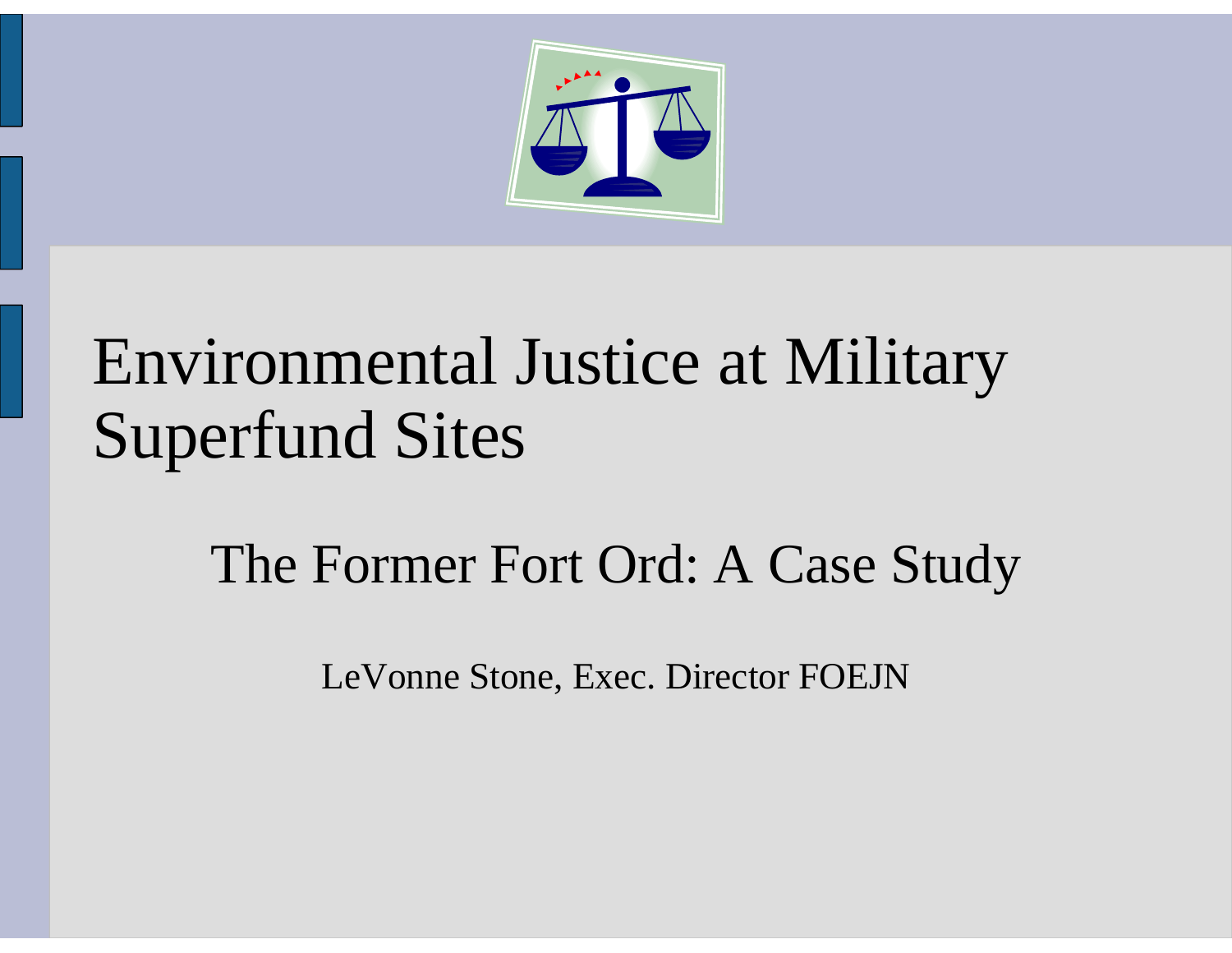### The Fort Ord Environmental Justice Network (FOEJN)

- ● The Fort Ord Environmental Justice Network (FOEJN) was formed in 1995, as an outgrowth of community concerns over the cleanup and reuse efforts of the former Fort Ord Army Base.
- ● Fort Ord is one such site, which is in a highly populated area, as large as the City of San Francisco in Acreage.
- ● USEPA has proclaimed Fort Ord as the second most contaminated facility in US.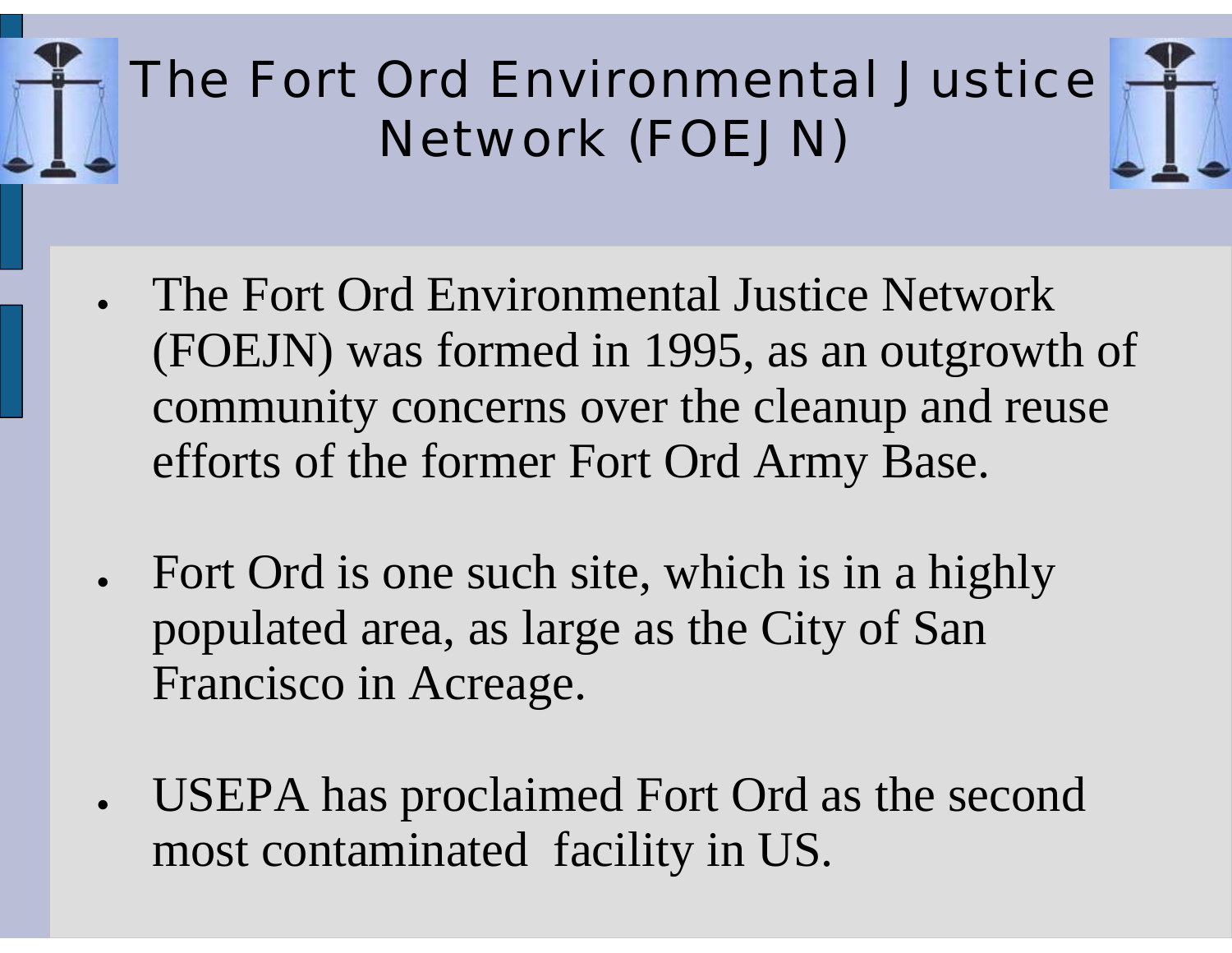# **Environmental Justice: A Brief History**



- 1982: Captured national attention when a 1992: Captured national attention when a<br>demonstration took place against a hazardous waste<br>landfill in Warren County, North Carolina, a county<br>comprised predominately of African-Americans.
- ● 1994: President Clinton issued an Executive Order (SB 12898) requiring government at all levels to achieve environmental justice by addressing disproportionately high and adverse environmental health & economic effects on people of color and low- income populations
- ●The National Environmental Policy Act (NEPA) requires federal agencies to integrate environmental values into their decision making processes.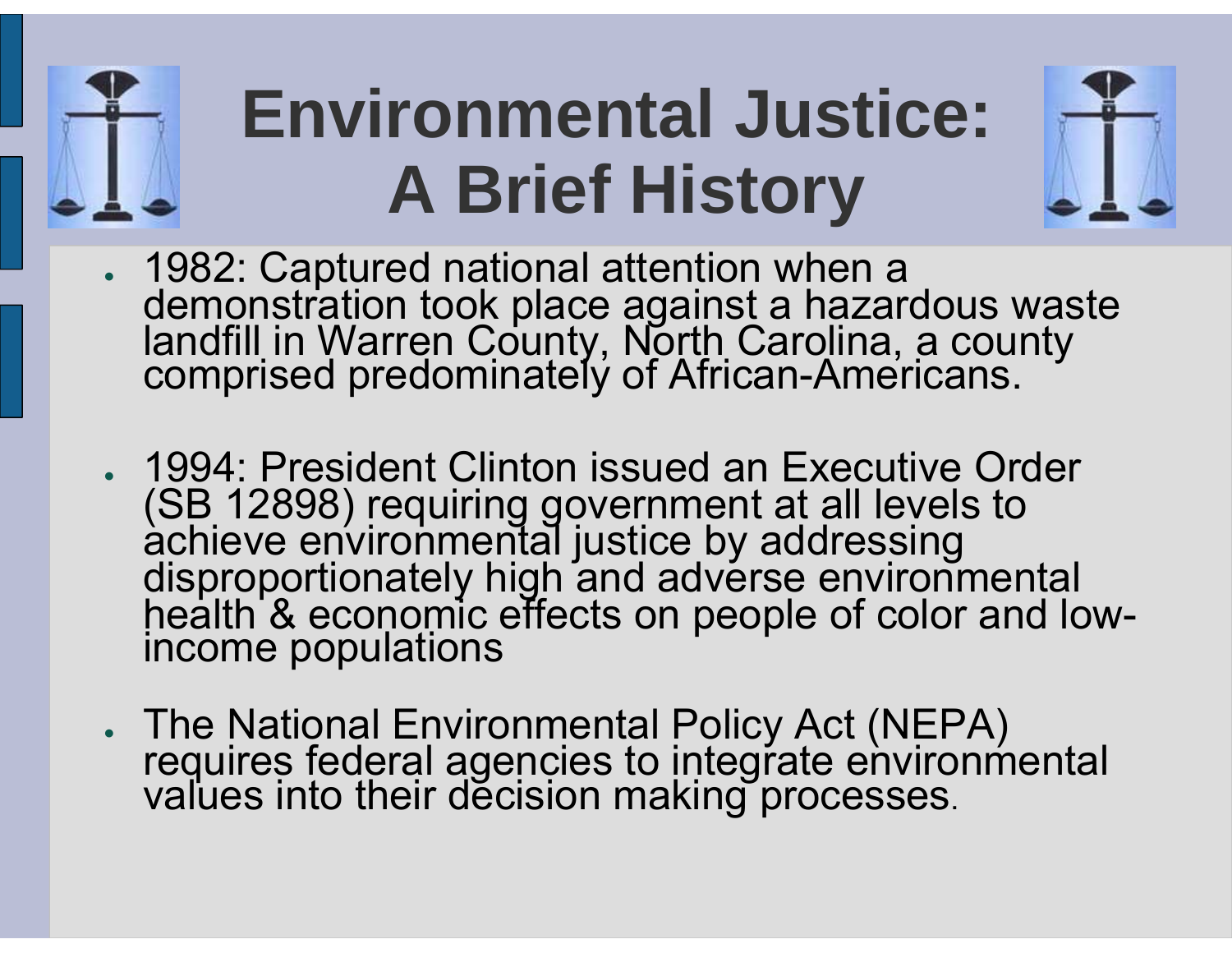### **Fort Ord, Monterey Bay California**

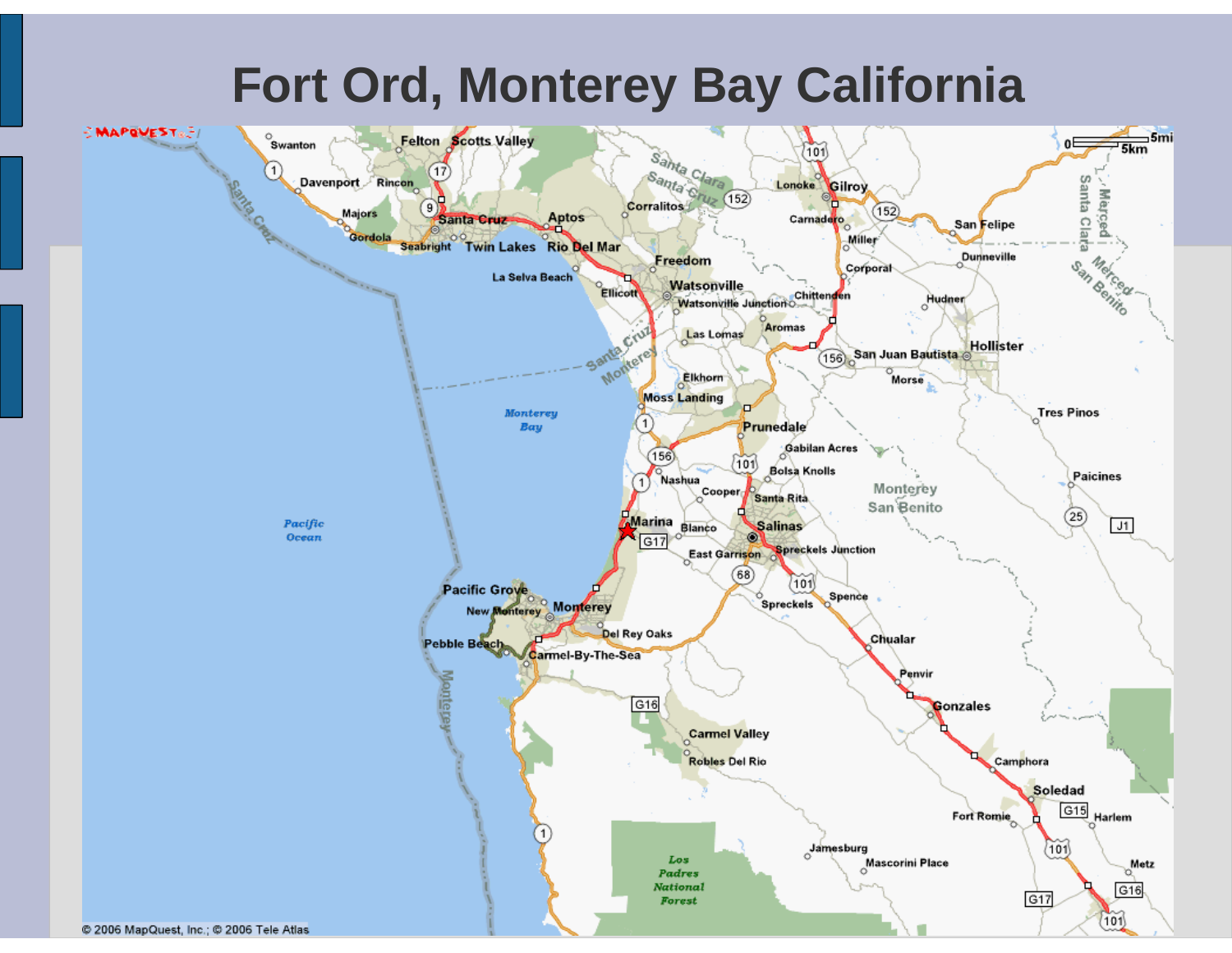# **History of Fort Ord**





- ● Established in 1917 and was closed in 1994
- Fort Ord was a training ground for solders preparing to serve in WW1, WW11, Korean, Viet Nam Wars, Persian Gulf, Operation Just Cause and other military actions.
- ● All 28,000 acres of the former Fort Ord were added to the National Priorities List (Superfund) in 1990 fence- line to fence-line

Fort Ord, California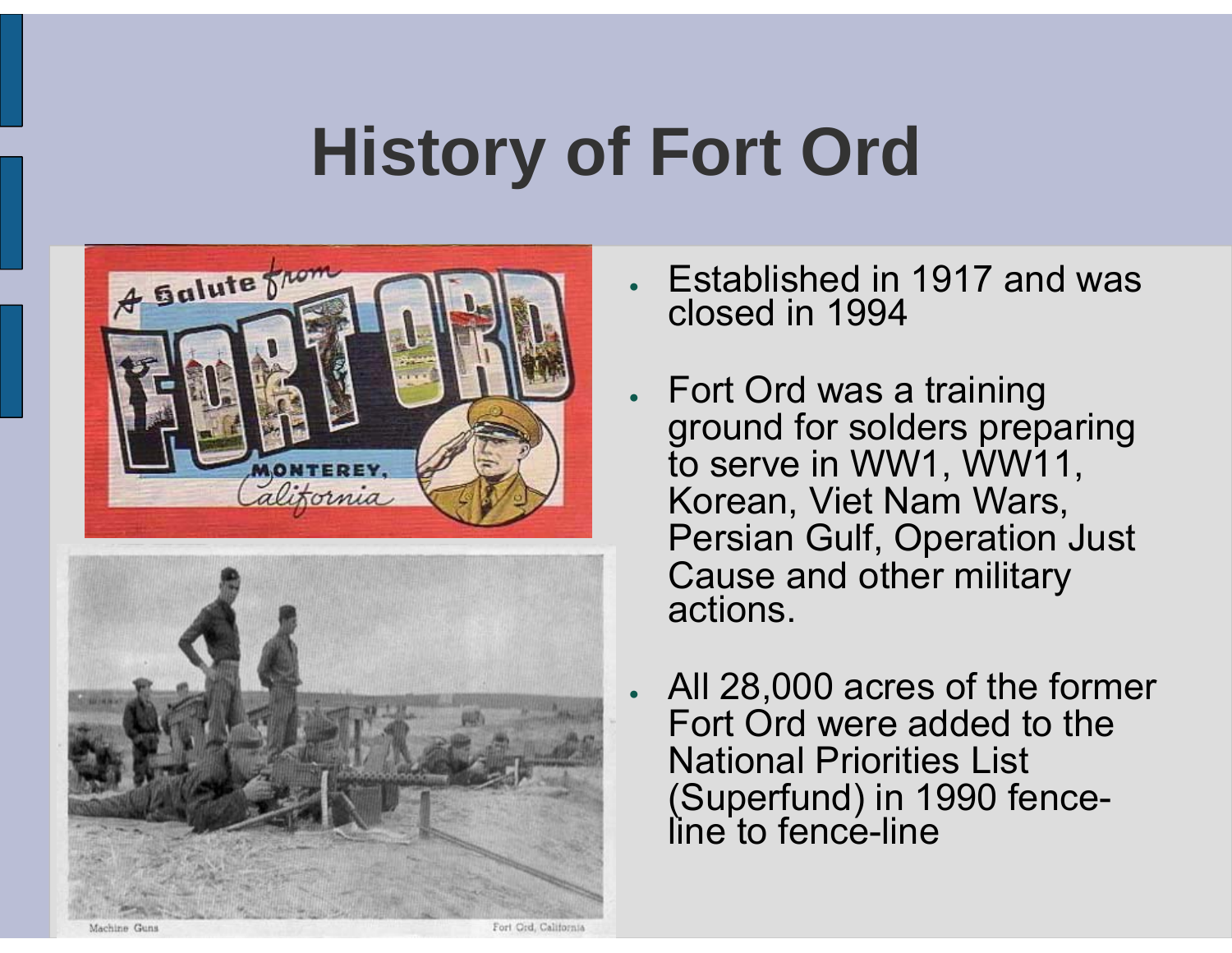

### On Going Clean Up Concerns Community Health



#### **Ground Water Contamination**

• Organic contaminants such as trichloroethene (TCE) are present in 3 plumes that run through 2 aquifers, primarily as a result of landfilling and other Army activities.

#### **Air Pollution**

. Prescribed burns have exposed local communities to dioxins and respiratory irritants and escaped the control of the Army, further endangering citizens

#### **Soil Contamination**

• Lead, copper, and antimony contaminate small arms ranges across the base. Shell casings litter the beaches and in some areas cover greater than 10% of the ground surface. Peeling lead paint from buildings also contribute to the problem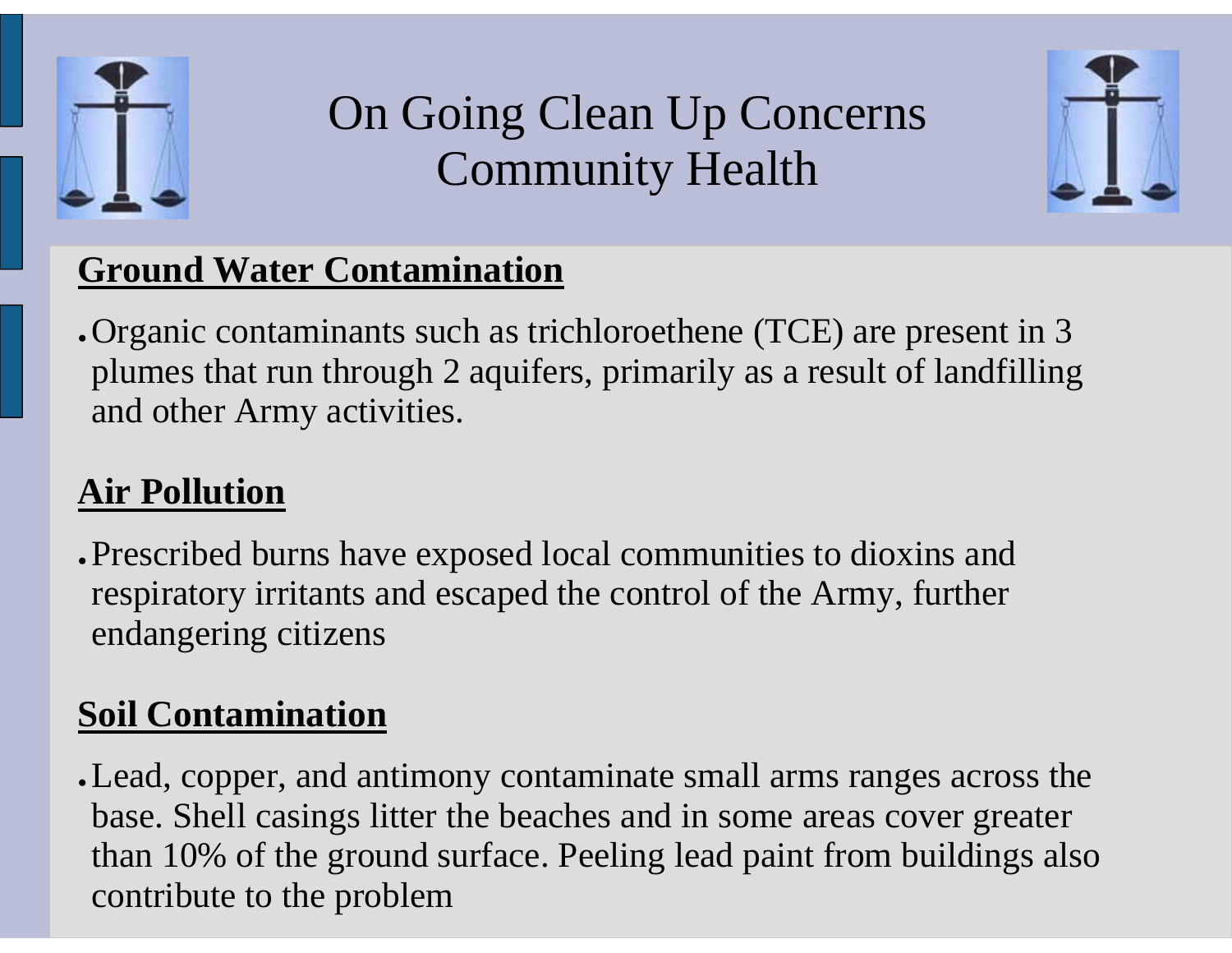### **Munitions and Explosives of Concern**

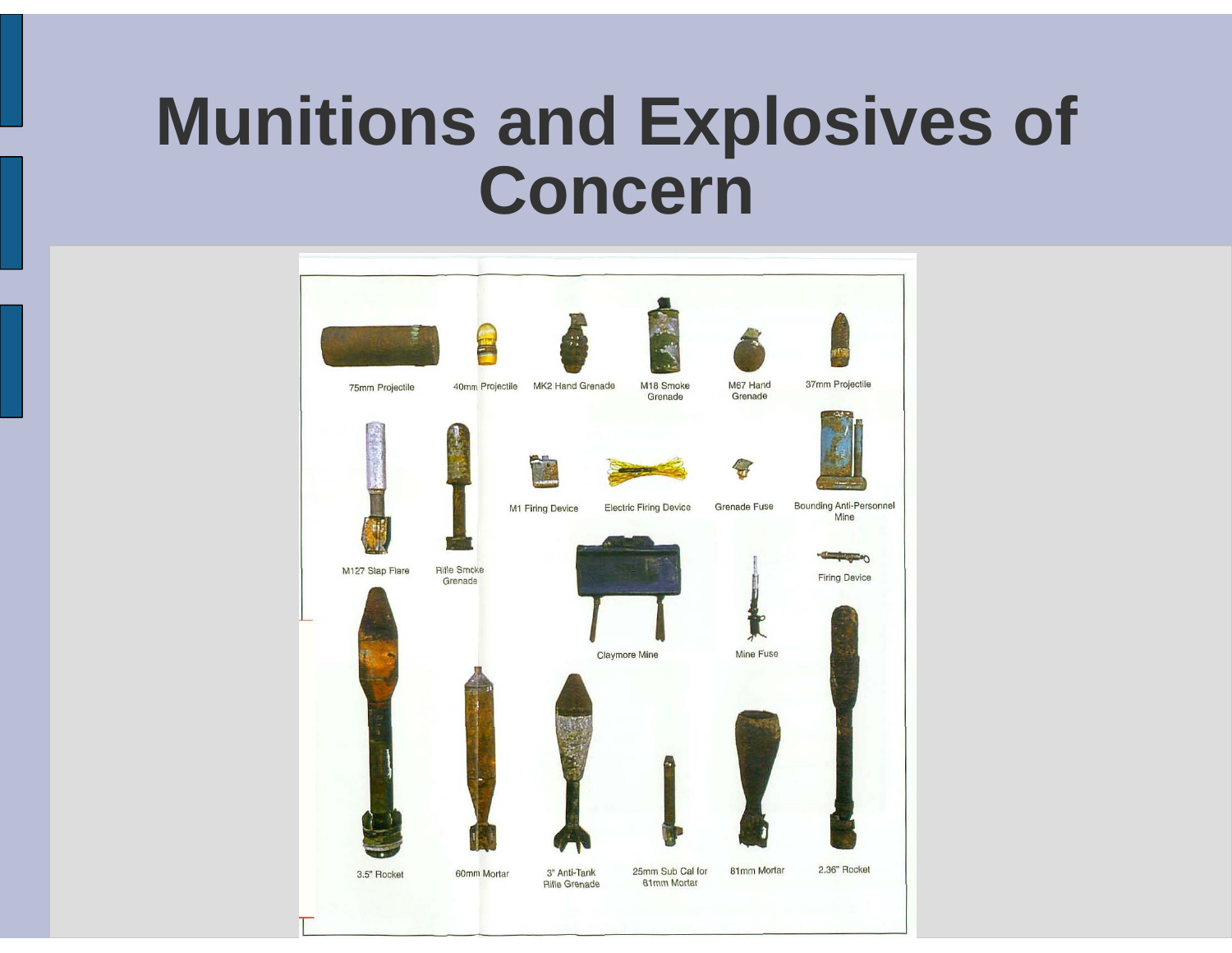# **Out of Control Burns, 2003**

#### Fort Ord: Afternoon blaze sends smoke across Salinas Valley **BRUSH FIRE CHARS 700 ACRES**



by M. GOINFIELD BORONE

all that time in Historian. pillonome of Dom | Donne

### **Health Effects**

- Asthma
- Cancer
- Coughing
- • Respiratory distress, chest pains
- •Rashes
- •Dioxin exposure
- Burning eyes
- •Mucus build-up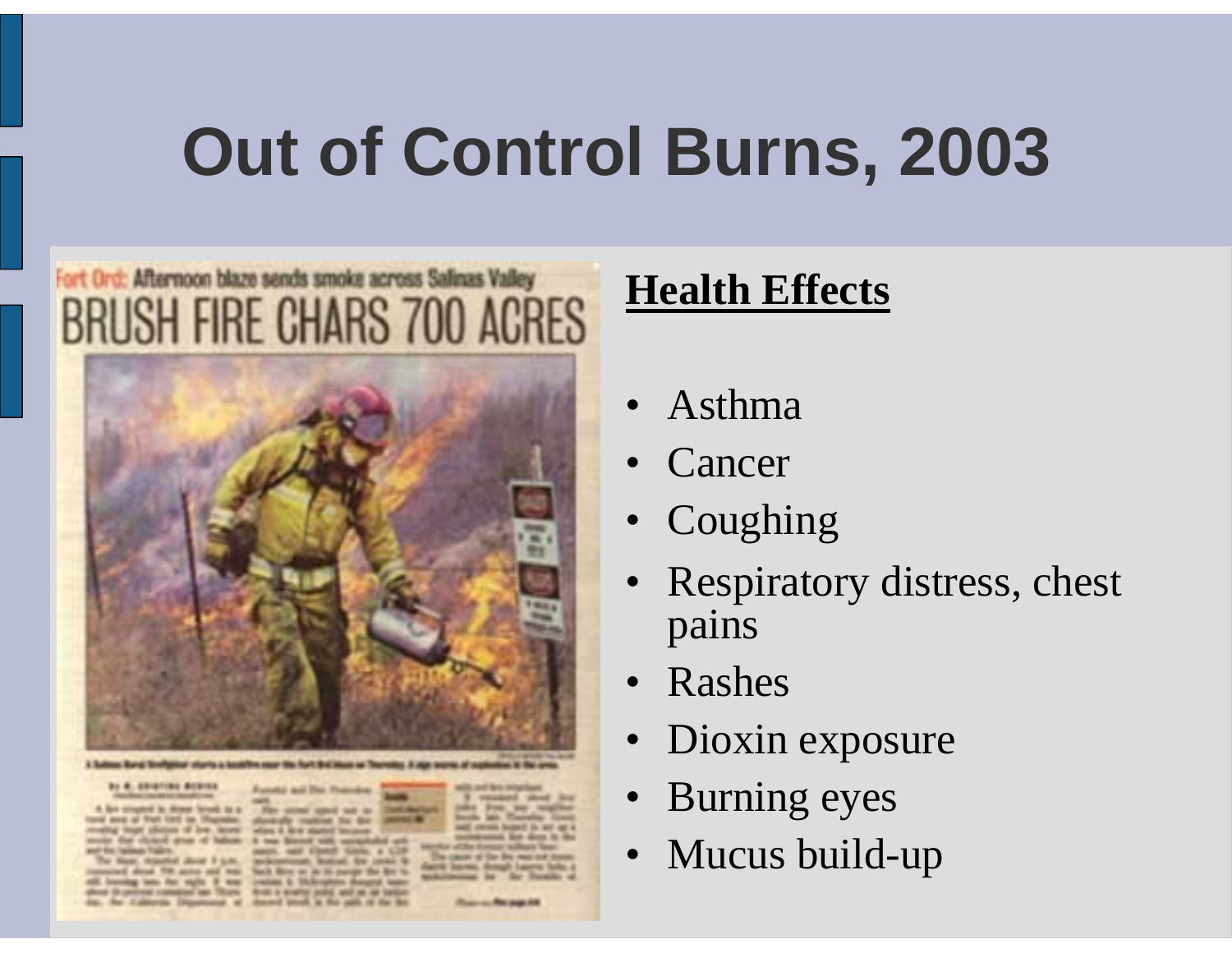# **Landfills and Groundwater**





- • Multiple landfills were combined into a 150+ acre landfill with no liner
- • (VOC) volitile organic compounds such as PCE and TCE are leaking from the landfill site contaminating groundwater
- • 2 other groundwater plumes resulting from Army activities have been discovered on base
- • Plumes have migrated outside the Fort Ord Boundaries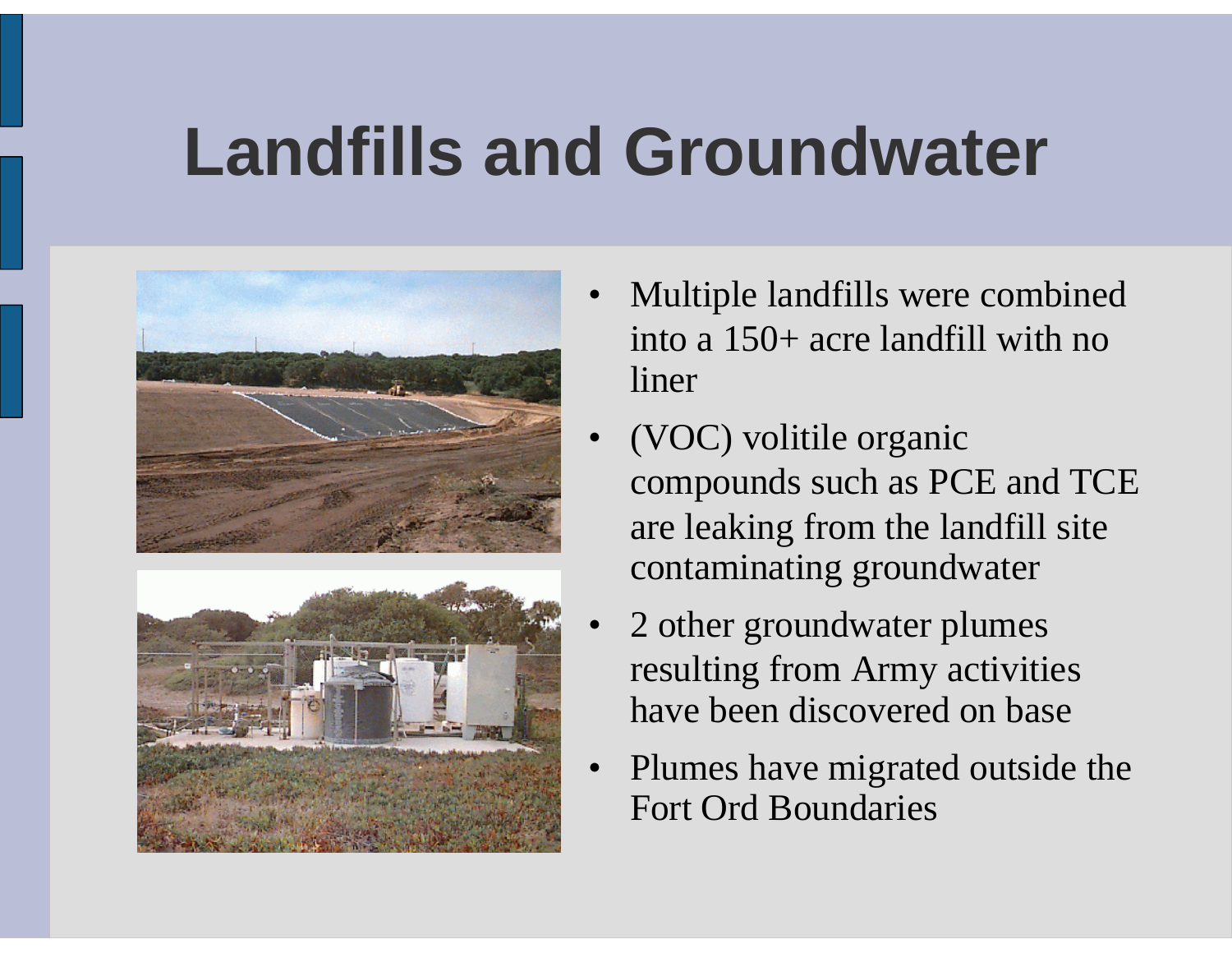# **Soil Contamination**



- Small arms training was conducted during the entire time the base was operational
- •Some ranges literally covered with spent shells
- • Has resulted in extreme concentrations of lead, copper, and antimony in on base soils
- •Cleanup efforts have been largely unsuccessful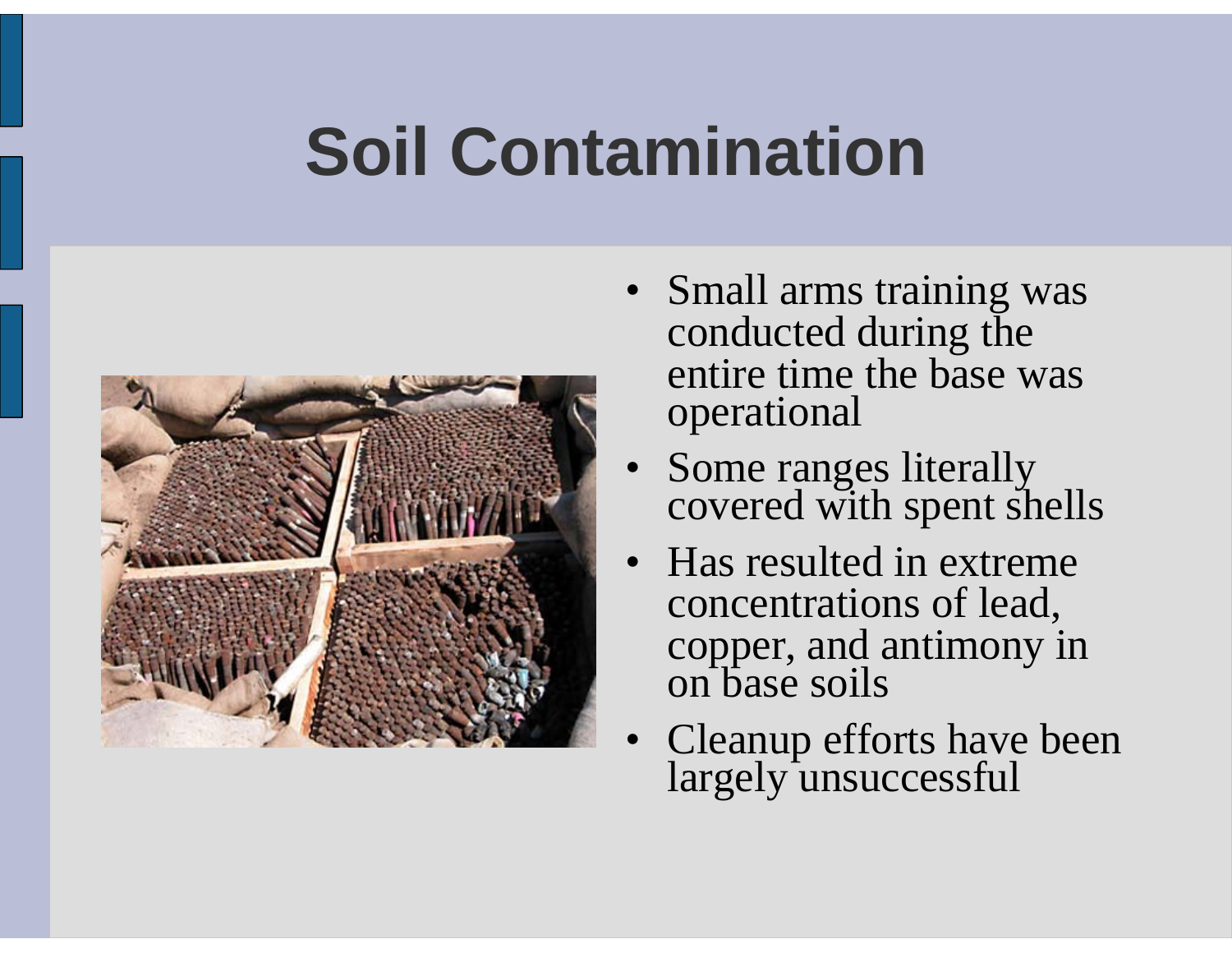## **The Economics of Environmental Injustice**

- 
- Communities around Fort Ord are composed of predominately low income residents and people of color- falls under the EJ Executive Order BUT:



- The community has not been engaged during reuse planning
- Proposed development centered on high income uses (expensive housing, golf)<br>courses, etc)
- Local contractors not being used for onsite work
- The proposed reuse of the base benefits those impacted by its contamination the least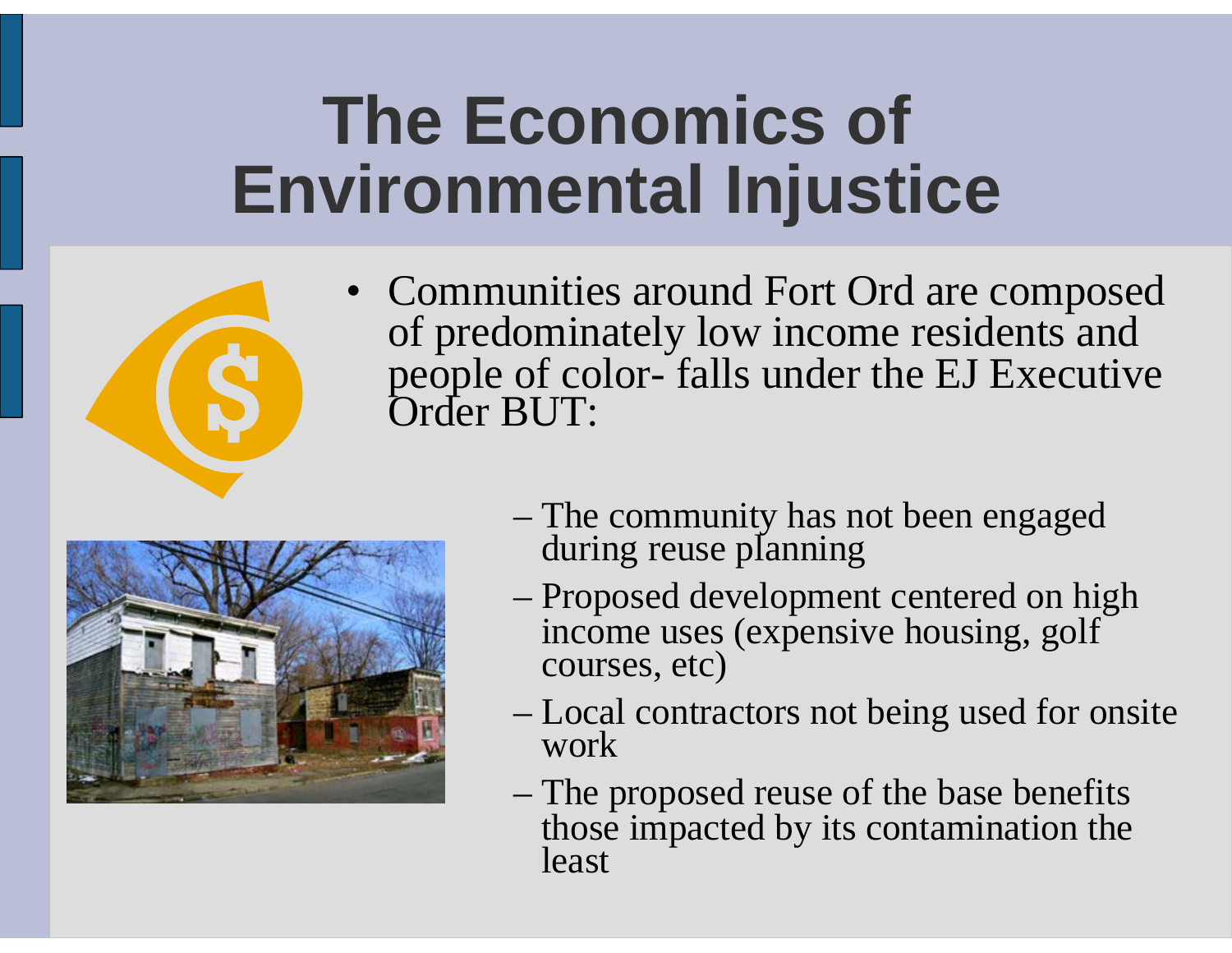### **Keys to Economic Revitalization**



- Affordable Housing
- Small Business Development
- Meaningful Job Creation
- Sustainable economic and community development
- All will help maintain community character and benefit local residents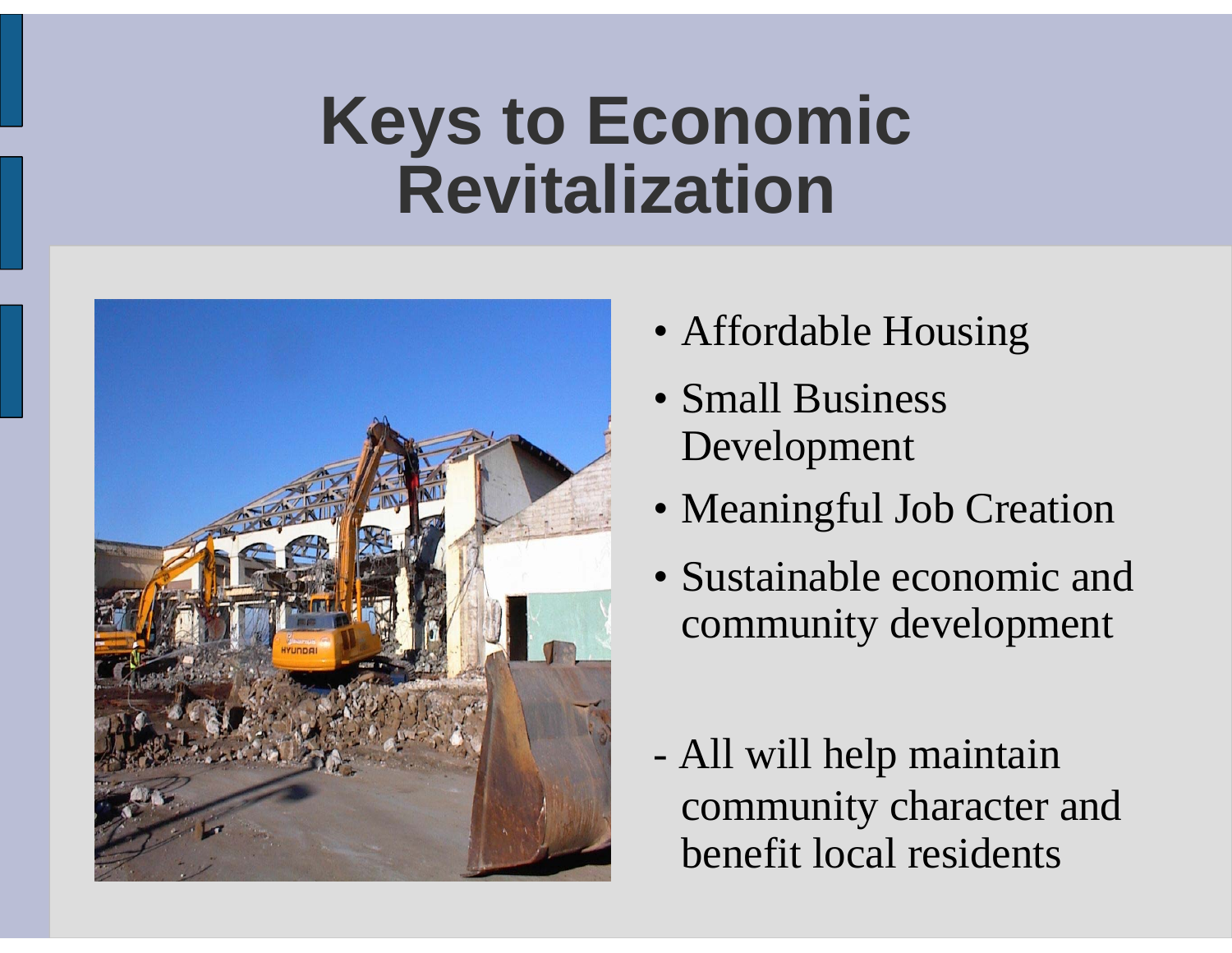# **Ongoing Community Challenges At Federal Facilities**

- Meeting the basic needs of **Meeting the basic needs of the community, according to Environmental Justice Regulations, SB12898**
- Availability of safe and affordable housing
- Livable wage job development & training for impacted local residents
- •Lack of resources
- • Lack of affordable medical facilities



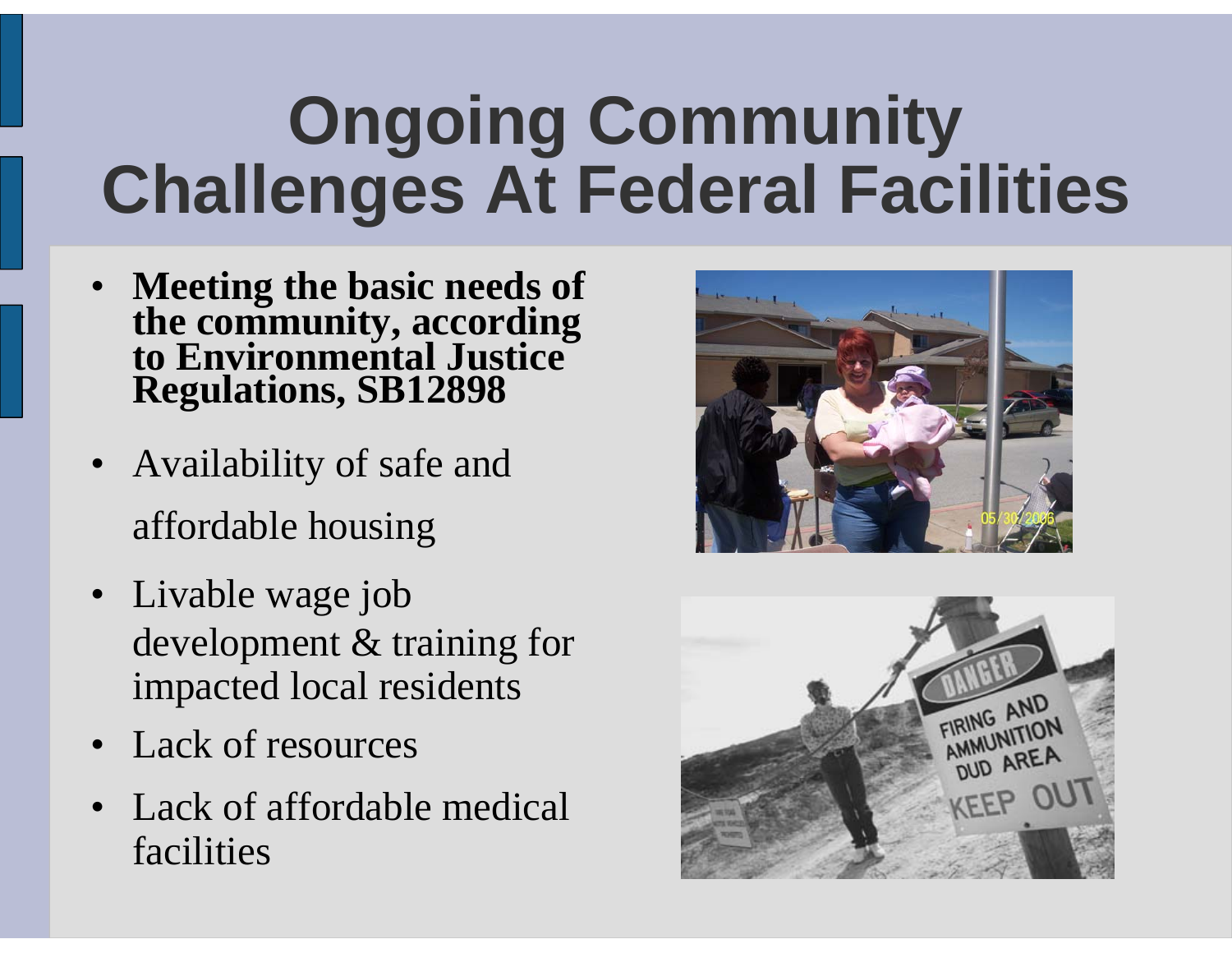### **The Need for Environmental Health Clinics**



• FOEJN believes that an environmental health center & clinic should take priory at all military and Superfund sites

• FOEJN is working to establish such a Facility at Fort Ord

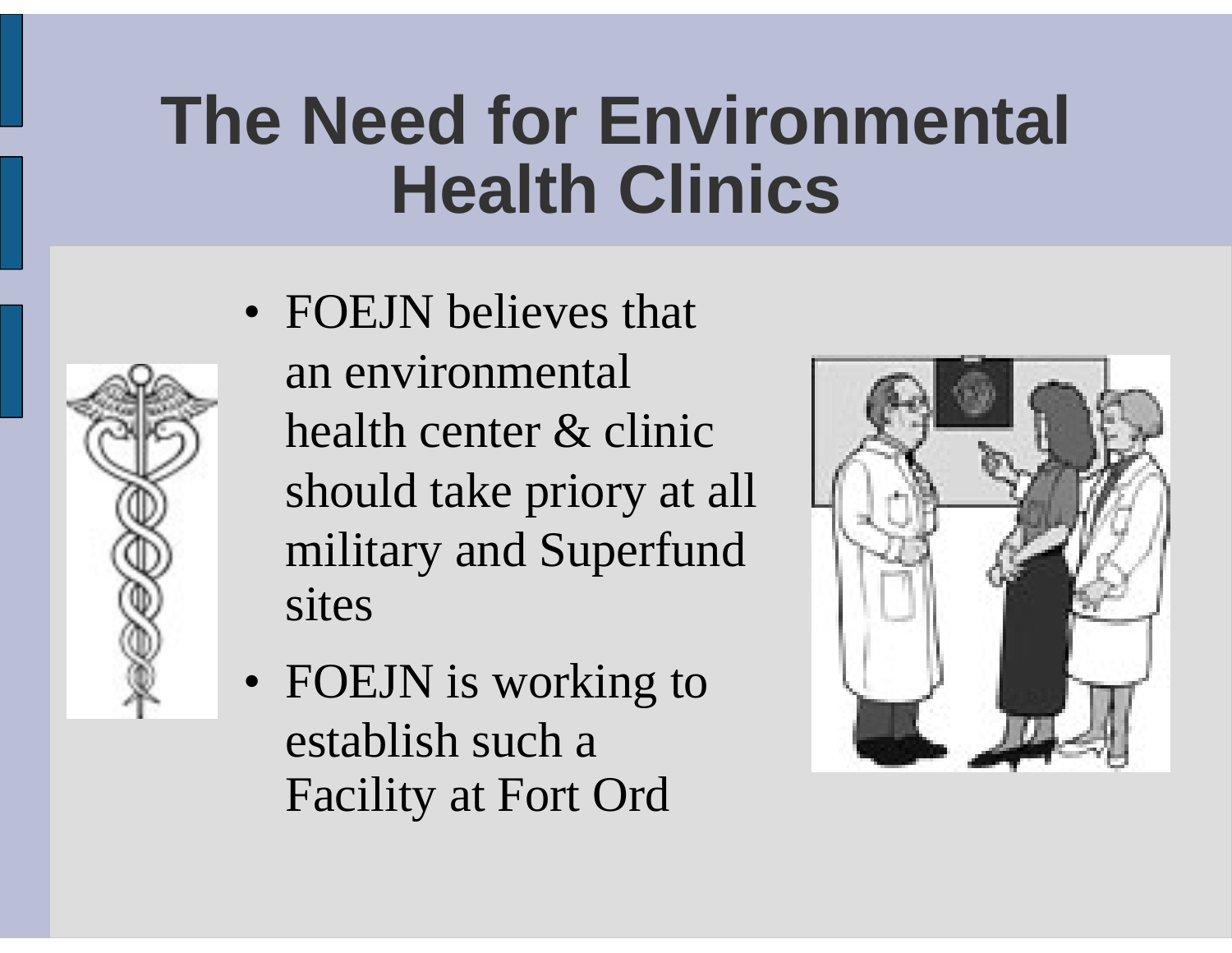# **Priorities for 2007**

- . FOEJN continues to stress the importance of implementing the rules and intent of the Environmental Justice Resolution SB12898
- DOD,USEPA, State agencies, Local government, Universities should incorporate the Principles of environmental justice with a plan to implement the resolution.
- . Develop legislation to give Constitutional strength to SB12898.